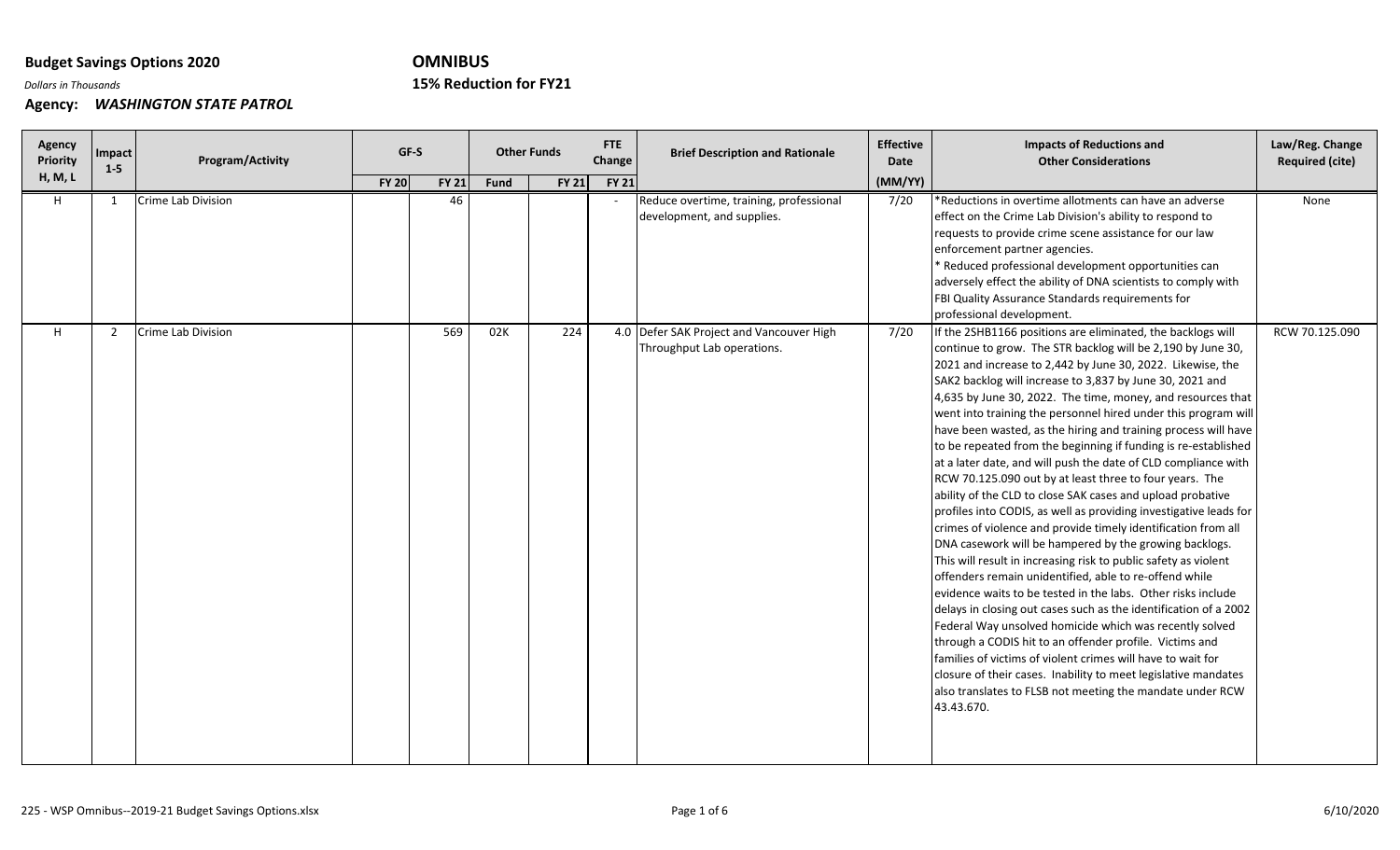# **OMNIBUS**

## **Reduction for FY21**

*Dollars in Thousands* **15%**

| Agency<br>Priority | Impact<br>$1-5$ | Program/Activity                      | GF-S         |              | <b>Other Funds</b> |              | <b>FTE</b><br>Change | <b>Brief Description and Rationale</b>                                                                                        | <b>Effective</b><br>Date | <b>Impacts of Reductions and</b><br><b>Other Considerations</b>                                                                                                                                                                                                                                                                                                                                                                                                                                                                                                                                                                             | Law/Reg. Change<br><b>Required (cite)</b> |
|--------------------|-----------------|---------------------------------------|--------------|--------------|--------------------|--------------|----------------------|-------------------------------------------------------------------------------------------------------------------------------|--------------------------|---------------------------------------------------------------------------------------------------------------------------------------------------------------------------------------------------------------------------------------------------------------------------------------------------------------------------------------------------------------------------------------------------------------------------------------------------------------------------------------------------------------------------------------------------------------------------------------------------------------------------------------------|-------------------------------------------|
| H, M, L            |                 |                                       | <b>FY 20</b> | <b>FY 21</b> | Fund               | <b>FY 21</b> | <b>FY 21</b>         |                                                                                                                               | (MM/YY)                  |                                                                                                                                                                                                                                                                                                                                                                                                                                                                                                                                                                                                                                             |                                           |
| H                  | $\overline{2}$  | Crime Lab Division                    |              | 1,205        | 02K                | 475          |                      | Suspend Outsourcing for Sexual Assault Kits<br>(SAK)                                                                          | 7/20                     | Eliminating expenditures for SAK outsourcing will delay the<br>date that CLD will be able to comply with the terms of RCW<br>70.125.090 (2), resulting in a minimum two-year delay in<br>implementing the mandated 45-day turn-around time for<br>SAKs.                                                                                                                                                                                                                                                                                                                                                                                     | RCW 70.125.090                            |
| H                  | 2               | <b>Toxicology Laboratory Division</b> |              | 1,133        |                    |              |                      | 1.0 Eliminate 90 percent of scheduled<br>toxicology outsourcing of death<br>investigation casework, affecting 3,250<br>cases. | 7/20                     | This reduction would eliminate the outsourcing of ~3,500<br>death investigation cases and the 1.0 FTE forensic scientist<br>position. These cases would then be processed in-house,<br>adding to the already overburdened Tox Lab. The elimination<br>of all outsourcing is not possible since some cases need to be<br>tested for synthetic/novel drugs and this testing cannot be<br>performed in-house. With the approved funding for<br>outsourcing, the backlog can be eliminated by December<br>2021; without the approved funding, the backlog will<br>continue to increase and may not be reduced until at least<br>December, 2022. | None                                      |
| м                  | $\mathbf{1}$    | Criminal Investigation Division       |              |              | 03L                | 60           |                      | Reduce investigative assistance to county<br>and municipal agencies                                                           | 7/20                     | The County Criminal Justice Account funding is used by CID<br>detectives when they respond to assist allied law<br>enforcement agencies with crime scene response<br>investigations and officer-involved use of lethal force<br>investigations. A \$60,000 reduction in this funding could<br>result in a reduction in the investigative assistance that CID<br>can provide to allied law enforcement agencies. A reduction<br>of \$60,000 is 19 percent of that allotment. The reduction is<br>equal to a reduction of 926 detective regular hours or 639<br>detective overtime hours.                                                     | None                                      |
| M                  | 1               | <b>Criminal Records Division</b>      |              | 54           | 225                | 150          |                      | 2.0 Defer filling vacant positions: Fiscal Analyst<br>1 (#1388) and Fingerprint Supervisor<br>(H1889)                         | 7/20                     | Duties for these positions will be temporarily absorbed by<br>other filled positions.                                                                                                                                                                                                                                                                                                                                                                                                                                                                                                                                                       | None                                      |
| M                  | -1              | <b>Criminal Records Division</b>      |              | 160          |                    |              |                      | 2.0 Defer filling vacant positions: Secretary<br>Senior (#0953) and Management Analyst 5<br>$(H0077)$ .                       | 7/20                     | Duties for these positions will be temporarily absorbed by<br>other filled positions.                                                                                                                                                                                                                                                                                                                                                                                                                                                                                                                                                       | None                                      |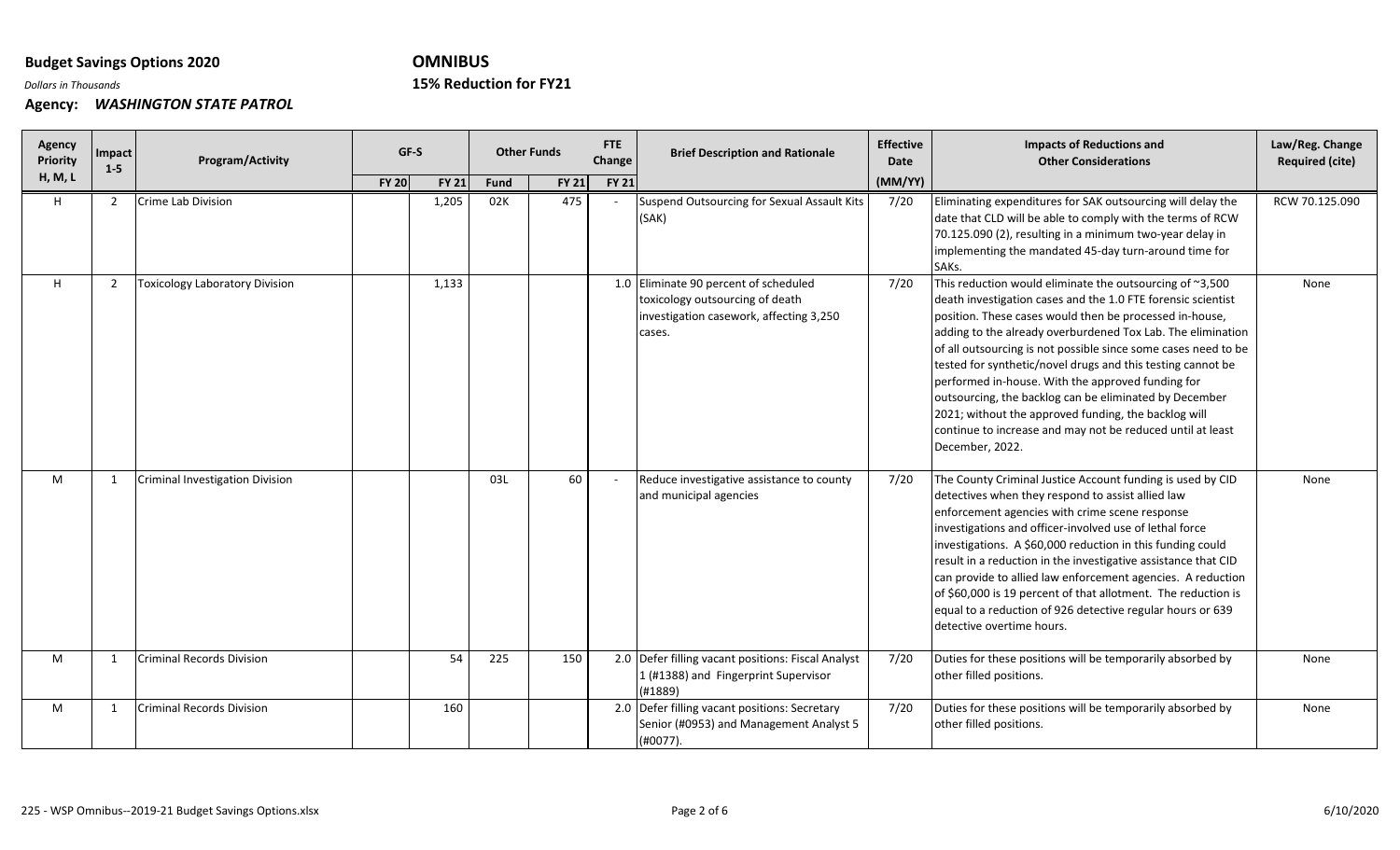# **OMNIBUS**

## **Reduction for FY21**

*Dollars in Thousands* **15%**

| Agency<br>Priority | Impact<br>$1 - 5$ | Program/Activity                                                  | GF-S         |              | <b>Other Funds</b> |              | <b>FTE</b><br>Change | <b>Brief Description and Rationale</b>                                     | <b>Effective</b><br>Date | <b>Impacts of Reductions and</b><br><b>Other Considerations</b>                                                                                                                                                                                                                                                                                                                                                                                                                                                                                                                                                                                                                                                                                                                                                                                                                                      | Law/Reg. Change<br><b>Required (cite)</b> |
|--------------------|-------------------|-------------------------------------------------------------------|--------------|--------------|--------------------|--------------|----------------------|----------------------------------------------------------------------------|--------------------------|------------------------------------------------------------------------------------------------------------------------------------------------------------------------------------------------------------------------------------------------------------------------------------------------------------------------------------------------------------------------------------------------------------------------------------------------------------------------------------------------------------------------------------------------------------------------------------------------------------------------------------------------------------------------------------------------------------------------------------------------------------------------------------------------------------------------------------------------------------------------------------------------------|-------------------------------------------|
| <b>H, M, L</b>     |                   |                                                                   | <b>FY 20</b> | <b>FY 21</b> | <b>Fund</b>        | <b>FY 21</b> | <b>FY 21</b>         |                                                                            | (MM/YY)                  |                                                                                                                                                                                                                                                                                                                                                                                                                                                                                                                                                                                                                                                                                                                                                                                                                                                                                                      |                                           |
| M                  |                   | Investigative Assistance Division                                 |              |              | 315                | 150          |                      | 1.0 Defer filling vacant east side Marijuana<br>Enforcement Team detective | 7/20                     | Marijuana detectives work as two-person teams so the<br>elimination of this position will leave the remaining marijuana<br>detective in Moses Lake without a partner and reduce the<br>team size from 10 to 9 FTE's.                                                                                                                                                                                                                                                                                                                                                                                                                                                                                                                                                                                                                                                                                 | None                                      |
| M                  |                   | Office of the Chief-Government & Media<br><b>Relations</b>        |              | 103          |                    |              |                      | 1.0 Defer hiring second Native American Liaison<br>position.               | 7/20                     | Effective July 2019, 2SHB 1713 established two liaison<br>positions within the WSP for the purpose of building<br>relationships between government and native communities.<br>1713 also requires WSP to develop a best practices protocol<br>for law enforcement response to missing persons reports for<br>indigenous women and other indigenous peoples. We have<br>one of the two positions filled (located in Olympia) who is<br>doing a good job at building relationships with the tribes and<br>researching reporting practices. WSP was set up to have one<br>Western Washington liaison and one Eastern Washington<br>Liaison. Washington State has 29 federally recognized tribes<br>and by not filling the Eastern Washington position, it will be<br>viewed as a step backwards to our Native American partners<br>during a time when they already feel underrepresented and<br>ignored. | None                                      |
| M                  |                   | Special Operations Division - Aviation<br>Section                 |              | 110          |                    |              |                      | Reduce King Air flight hours & maintenance.                                | 7/20                     | Reduction in available usage/flight hours = 61 hours<br>(PI00121). The King Air account solely funds flight time for<br>the agency's King Air and Cessna aircraft assigned to<br>transportation flights with no direct nexus to SPHA funding.<br>Each King Air flight hour results in a net charge of \$1,804 to<br>this account. The targeted reduction of \$110,000 for this<br>account will result in 61 fewer King Air flight hours available<br>for non-reimbursing users of the aircraft.                                                                                                                                                                                                                                                                                                                                                                                                      | None                                      |
| M                  |                   | Special Operations Division - Executive<br><b>Protection Unit</b> |              | 163          |                    |              |                      | 2.0 Reduce Governor's Mansion security cadet<br>positions                  | 7/20                     | Reduction from 11 to 9 SOD - Mansion Cadets may cause<br>operational scheduling challenges.                                                                                                                                                                                                                                                                                                                                                                                                                                                                                                                                                                                                                                                                                                                                                                                                          | None                                      |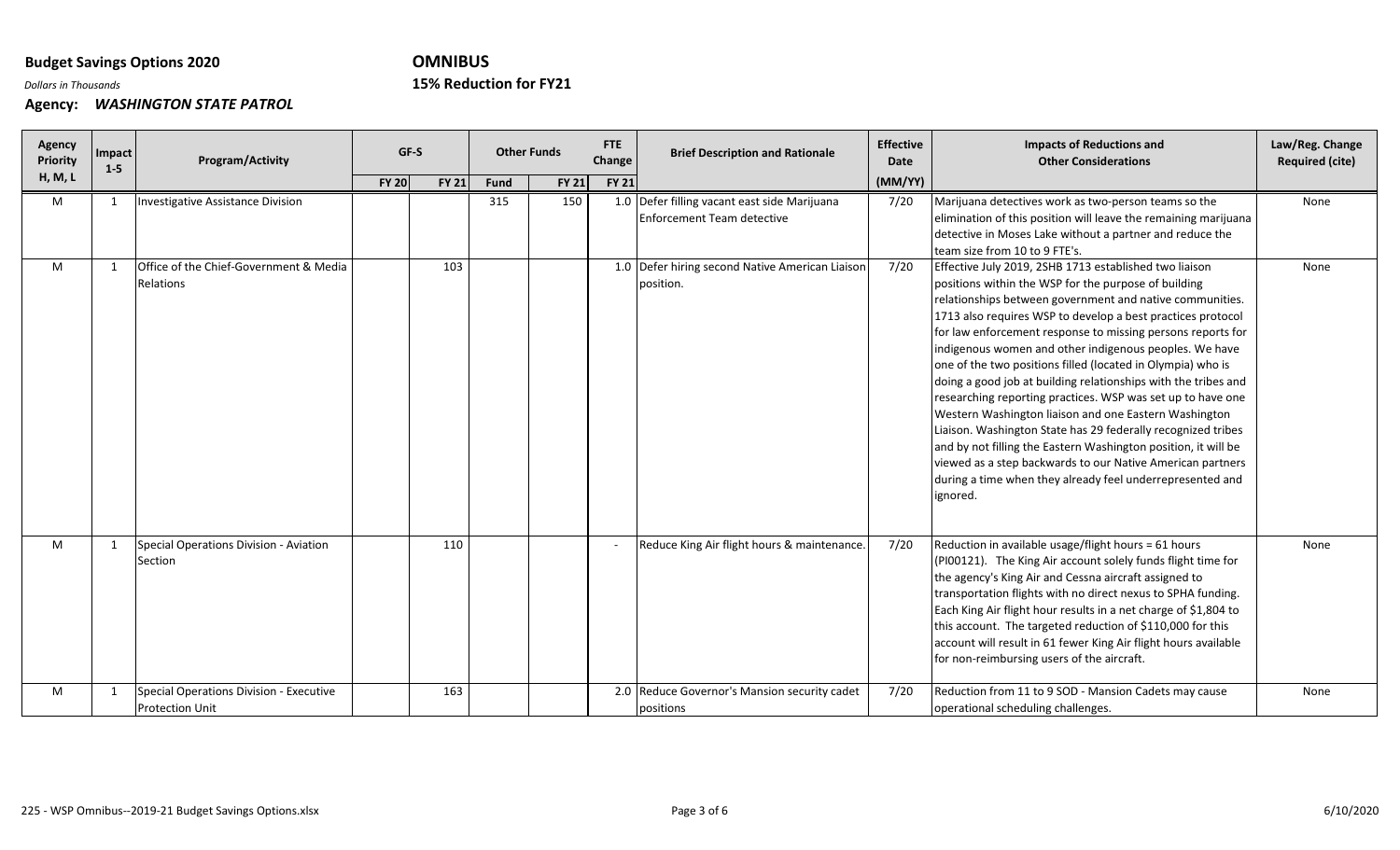# **OMNIBUS**

## **Reduction for FY21**

*Dollars in Thousands* **15%**

| Agency<br><b>Priority</b> | Impact<br>$1-5$ | Program/Activity                         | GF-S         |              | <b>Other Funds</b> |              | <b>FTE</b><br>Change | <b>Brief Description and Rationale</b>                                                            | <b>Effective</b><br>Date | <b>Impacts of Reductions and</b><br><b>Other Considerations</b>                                                                                                                                                                                                                                                                                                                                                                  | Law/Reg. Change<br><b>Required (cite)</b>        |
|---------------------------|-----------------|------------------------------------------|--------------|--------------|--------------------|--------------|----------------------|---------------------------------------------------------------------------------------------------|--------------------------|----------------------------------------------------------------------------------------------------------------------------------------------------------------------------------------------------------------------------------------------------------------------------------------------------------------------------------------------------------------------------------------------------------------------------------|--------------------------------------------------|
| H, M, L                   |                 |                                          | <b>FY 20</b> | <b>FY 21</b> | Fund               | <b>FY 21</b> | <b>FY 21</b>         |                                                                                                   | (MM/YY)                  |                                                                                                                                                                                                                                                                                                                                                                                                                                  |                                                  |
| M                         | 2               | <b>Fire Protection Bureau</b>            |              |              | 086                | 101          |                      | Offer only one weekend recruit academy.                                                           | 7/20                     | Weekend recruit academies primarily serve volunteer and<br>combination departments. Stakeholders will see a reduction<br>in services for basic firefighter academies. Weekend<br>academies allow volunteers to participate during the<br>weekend and still work their primary occupations during the<br>typical work week.<br><b>Estimated Revenue loss for cancelation of 1 Weekend</b><br><b>Recruit Academies = \$157.180</b> | None                                             |
| M                         | $\overline{2}$  | <b>Homeland Security Division</b>        |              | 37           |                    |              |                      | Reduce operational funding                                                                        | 7/20                     | Reduction of the GF will eliminate any ability to absorb<br>unexpected costs in the division related to either OCIU or<br>SIISU activities. It may impede the ability to travel for<br>investigative support or training.                                                                                                                                                                                                        | None                                             |
| M                         | $\mathbf{B}$    | <b>Criminal Records Division</b>         |              | 100          |                    |              |                      | 1.0 Defer activities related to removing<br>marijuana misdemeanor convictions.                    | 7/20                     | WSP would not remove marijuana misdemeanor conviction<br>records for individuals previously convicted of a marijuana<br>misdemeanor offense who apply for a vacation of the record<br>of conviction of the offense.                                                                                                                                                                                                              | RCW 9.96.060 - See<br>SB 5605 passed in<br>2019. |
| M                         | 3               | <b>Homeland Security Division</b>        |              |              | 315                | 370          |                      | Return portion of project proviso funding<br>provided for the Case Incident<br>Management System. | 7/20                     | Project is still in early enough phase that no significant impact<br>is incurred by stopping the project. *Although Charter, Tech.<br>Budget and Investment Plan done, Quality Assurance<br>Consultant contract expires June 2020; requires<br>modification/renewal, and Vendor contract needs to be<br>finalized (scope of work clarification and CJIS security<br>certification) before it is signed/validated.                | None                                             |
| M                         | 3               | <b>Investigative Assistance Division</b> |              | 150          |                    |              |                      | 1.0 Defer filling a detective position in the Clark-<br>Vancouver Drug Task Force.                | 7/20                     | WSP will not have a detective in the Clark-Vancouver Drug<br>Task Force, which may hinder interagency collaboration.                                                                                                                                                                                                                                                                                                             | None                                             |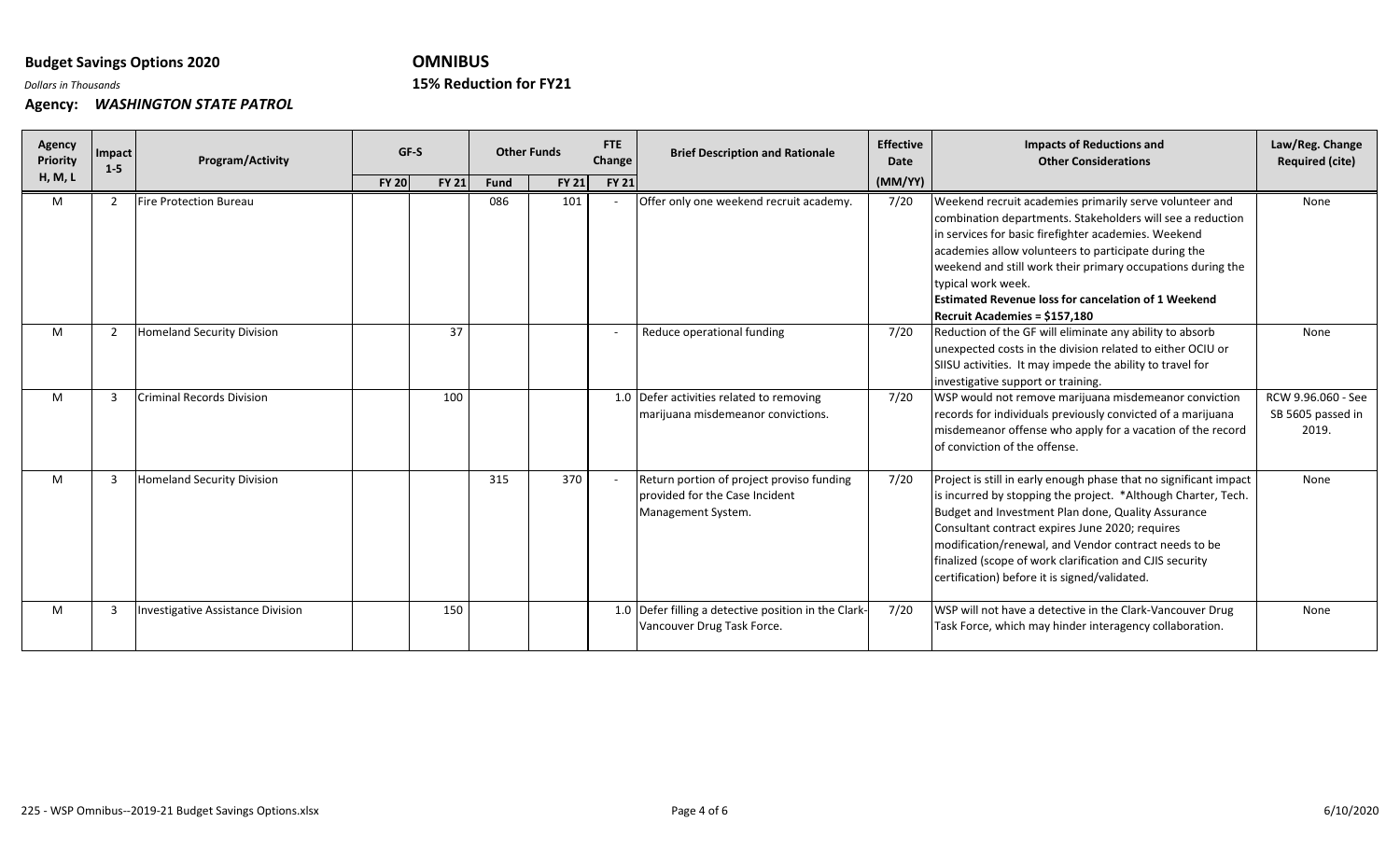# **OMNIBUS**

## **Reduction for FY21**

*Dollars in Thousands* **15%**

| Agency<br>Priority | Impact<br>$1-5$ | Program/Activity                                   |              | GF-S         |             | <b>Other Funds</b> | <b>FTE</b><br>Change | <b>Brief Description and Rationale</b>                                                                                                                                                                                                              | <b>Effective</b><br>Date | <b>Impacts of Reductions and</b><br><b>Other Considerations</b>                                                                                                                                                                                                                                                                                                                                                                                                                                                                                                                                                                                                      | Law/Reg. Change<br><b>Required (cite)</b> |
|--------------------|-----------------|----------------------------------------------------|--------------|--------------|-------------|--------------------|----------------------|-----------------------------------------------------------------------------------------------------------------------------------------------------------------------------------------------------------------------------------------------------|--------------------------|----------------------------------------------------------------------------------------------------------------------------------------------------------------------------------------------------------------------------------------------------------------------------------------------------------------------------------------------------------------------------------------------------------------------------------------------------------------------------------------------------------------------------------------------------------------------------------------------------------------------------------------------------------------------|-------------------------------------------|
| H, M, L            |                 |                                                    | <b>FY 20</b> | <b>FY 21</b> | <b>Fund</b> | <b>FY 21</b>       | <b>FY 21</b>         |                                                                                                                                                                                                                                                     | (MM/YY)                  |                                                                                                                                                                                                                                                                                                                                                                                                                                                                                                                                                                                                                                                                      |                                           |
| M                  | 5               | <b>Investigative Assistance Division</b>           |              |              | 20E         | 1,000              |                      | Return Internet Crimes Against Children<br>Account proviso funding that was provided<br>for MECTF use during the 2019-21<br>biennium only.                                                                                                          | 7/20                     | This funding allowed for two temporary MECTF detectives to<br>be hired for a two year period. The funding paid for 90% of<br>the Forms and Records Analyst hired for public disclosure<br>requests. The funding paid for Net Nanny and Human<br>Trafficking operating costs. The funding allowed upgrades to<br>technology in the High Tech Crime Unit. The loss of this<br>funding will require substantial adjustments in FY 21 in order<br>to conduct Net Nanny operations which will impact<br>communities and allied law enforcement agencies who have<br>come to rely on WSP expertise. Donations will be required to<br>conduct operations at similar levels. | None                                      |
|                    | 1               | <b>Fire Protection Bureau</b>                      |              |              | 086         | 427                |                      | Reduce Basic Firefighter Reimbursement<br><b>Grant distributions</b>                                                                                                                                                                                | 7/20                     | Available funding for new Basic Firefighter Reimbursement<br>contracts would be reduced to \$147,000.                                                                                                                                                                                                                                                                                                                                                                                                                                                                                                                                                                | None                                      |
|                    |                 | <b>Fire Protection Bureau</b>                      |              |              | 086         | 63                 |                      | Reduce Regional Direct Delivery Fire<br><b>Training courses</b>                                                                                                                                                                                     | 7/20                     | Fewer Regional Direct Delivery courses would be offered at<br>the local level. Local fire agencies may not be able to provide<br>Basic Firefighter training without this funding.                                                                                                                                                                                                                                                                                                                                                                                                                                                                                    | None                                      |
|                    | 1               | <b>Information Technology Division</b>             |              | 50           |             |                    |                      | Defer Computer replacement purchases                                                                                                                                                                                                                | 7/20                     | Reduce the purchase of HP 1030 laptops from 185 to 165.<br>Reduce the use of Synch Tech for deployments from 185<br>installs to 160 installs.                                                                                                                                                                                                                                                                                                                                                                                                                                                                                                                        | None                                      |
|                    | $\overline{a}$  | Firearm Background Check Unit                      |              |              | 24T         | 696                |                      | Return funding that was provided for the<br>second phase of the Centralized Firearms<br>Background Unit (ESSB2467) project use<br>during the Fiscal Year; following the<br>completion of first phase - Implementation<br>Plan/Study by Vendor Team. | 7/20                     | Will not advance to second phase of project, which involves:<br>Identification/appointment of Division Commander, IT<br>Business Analyst, contracted IT Project Manager, and<br>Attorney General Legal Services.                                                                                                                                                                                                                                                                                                                                                                                                                                                     | None                                      |
|                    | $\overline{4}$  | Office of the Chief                                |              | 105          |             |                    |                      | 1.0 Defer hiring Deputy Chief and other<br>operational variances                                                                                                                                                                                    | 7/20                     | Defer filling the Deputy Chief position until after July 2021.                                                                                                                                                                                                                                                                                                                                                                                                                                                                                                                                                                                                       | None                                      |
|                    | $\overline{4}$  | Property Management Division - Fleet<br>Operations |              | 100          |             |                    |                      | Defer replacing fleet vehicle purchases until<br>next biennium.                                                                                                                                                                                     | 7/20                     | Deferring vehicle replacements until next biennium may<br>cause more mechanical repairs on existing fleet vehicles.                                                                                                                                                                                                                                                                                                                                                                                                                                                                                                                                                  | None                                      |